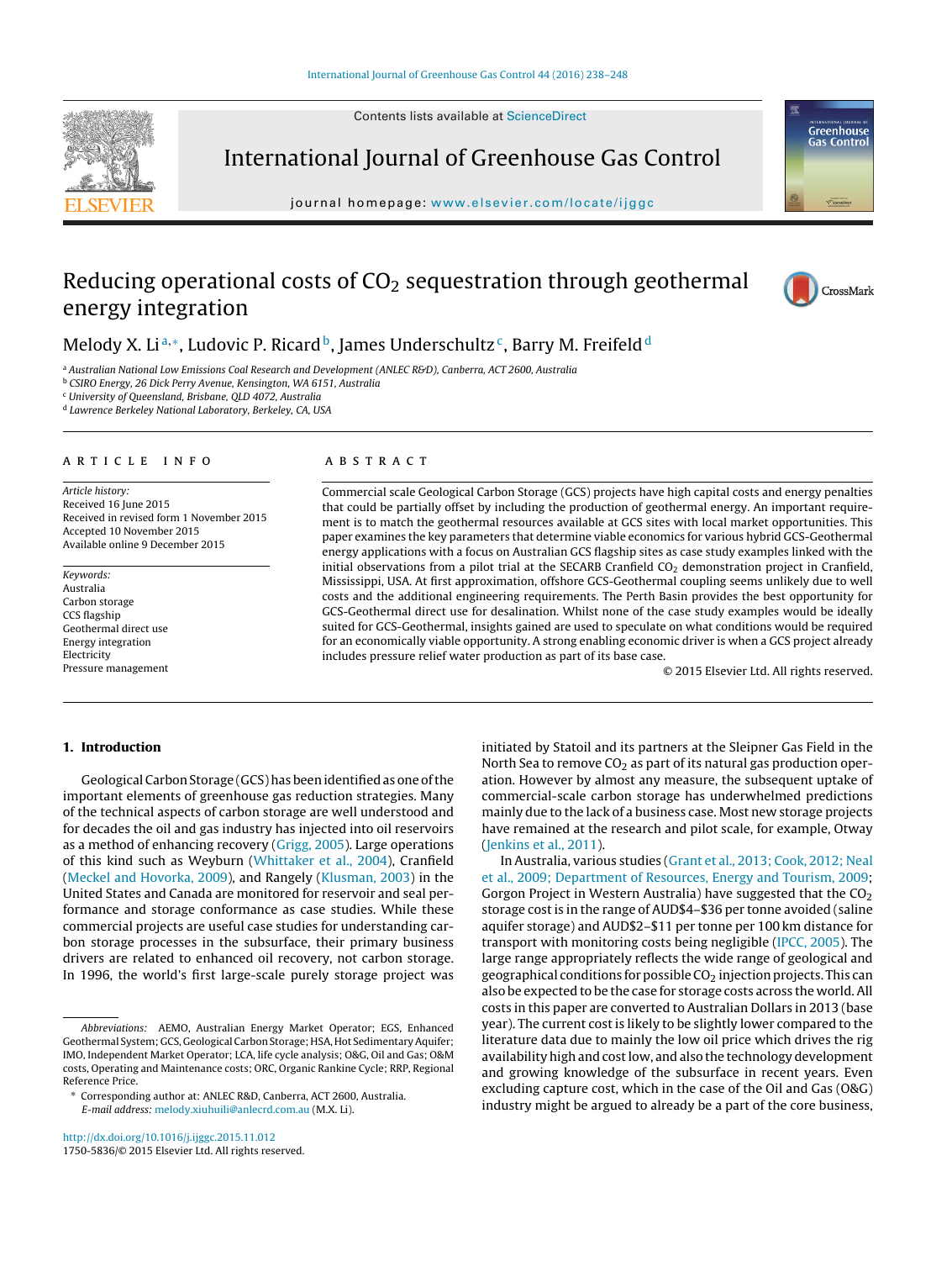#### **Table 1**

High level comparison of power generation and direct use geothermal applications.

|                    | Power generation      | Direct use applications |
|--------------------|-----------------------|-------------------------|
| Efficiency         | Low efficiency        | High efficiency         |
| Usage              | Wide usage            | Specific use            |
|                    | (electricity)         |                         |
| Transport          | Can be transported    | Need to be used locally |
| Flexibility on     | Depend on the surface |                         |
| resources          | facility and its      |                         |
|                    | requirements on       |                         |
|                    | working temperature   |                         |
|                    | and flow rate         |                         |
|                    | fluctuations and      |                         |
|                    | evolution over the    |                         |
|                    | project lifetime      |                         |
| Flexibility on     | Depend on the energy  |                         |
| demand             | demand                |                         |
| Energy supplied    | kWe                   | $MW_{th}$               |
| Minimum            | 98                    | 30                      |
| temperature $(°C)$ |                       |                         |

there is no current or historical price signal that would make carbon storage generally economically viable in almost any jurisdiction. In this paper, we examine if there is a realistic opportunity to improve the carbon storage business case by integrating a component of geothermal energy generation. We use Australia's planned carbon storage projects as a case study context.

## **2. Integrating Geothermal and Carbon Storage**

While there are many different possible sources of geothermal energy (volcanic systems, Enhanced Geothermal Systems (EGS) or Hot Sedimentary Aquifers (HSA)), since most commercial scale carbon storage projects target sedimentary rocks at depths greater than 800 m, we restrict ourselves to HSA type of geothermal resource applications. Since carbon storage requires suitable inject-ivity, capacity and containment as a prerequisite ([IPCC,](#page--1-0)  $2005$ ), there should generally be a good match of desirable rock properties for HSA. [Fig.](#page--1-0) 1 shows the location of Australia's planned carbon storage projects on the backdrop of the estimated temperature at 5 km depth. This gives a first order indication of potential geothermal resources near planed carbon storage sites.

Geothermal energy is commonly harvested in two ways: electricity generation and direct utilisation. Conventional geothermal electric power production normally requires fluid temperatures around 98 ◦C or higher as low-temperature geothermal tends to be very inefficient with a strong dependence on heat rejection temperature, although selected examples were proved successful for as low as 74 ◦C in Alaska depending on other site characteristics and business drivers. Direct utilisation in comparison, is possible from anything above seasonal surface temperature. A comparison between power generation and direct-use geothermal options and the minimum production temperature requirements for various applications are presented in Table 1 and [Fig.](#page--1-0) 2, respectively. The sustainability of geothermal production over time in sedimentary basins is critically dependent of pressure support. Therefore, power and direct-use geothermal plants do not differ significantly, the working fluid is extracted from the reservoir to the surface, circulates within a heat exchanger and is then re-injected. The thermal energy is transferred from the reservoir working fluid to a secondary fluid. This secondary fluid is then used in a closed cycle ([Fig.](#page--1-0) 3a). In the case of geothermal coupled with GCS, the GCS can provide the pressure support and reinjection may not be required.

## 2.1. Direct use

Direct use of geothermal energy can utilise a range of temperatures (depending on the application). Applications include district heating, bathing, agricultural drying, greenhouse heating ([Lund](#page--1-0) et [al.,](#page--1-0) [1998,](#page--1-0) [2011\)](#page--1-0) and others ([Fig.](#page--1-0) 2). With 93.2% of the worldwide installed capacity specialised on residential applications (heat pumps, space heating, bathing and swimming; [Lund](#page--1-0) et [al.,](#page--1-0) [2011\)](#page--1-0) and most industrial uses of direct heat remain niche applications, which are also developed on a very site specific basis.

[Italimpianti](#page--1-0) [\(2013\)](#page--1-0) pointed out that low-enthalpy geothermal (below 150 $\degree$ C) is ideal for thermal desalination. Due to the nature of the process and the temperature available in the lowenthalpy geothermal energy, it is most cost effective to provide direct geothermal heat to a Multi-Effect Distillation (MED) plant (European Geothermal Energy Council).

Geothermal energy could be used to assist in coal drying, especially brown coal where the water content is high (50–60% in Victoria, Australia). Exergen's Continuous Hydrothermal Dewatering (CHTD) process of brown coal reduces the moisture content in brown coal from 60–70% to 20–25% but operates at high temperature 300 ℃ and 100 bar (1450 psi) ([Exergen,](#page--1-0) [2014\).](#page--1-0) A pre-drying stage might be considered using  $CO<sub>2</sub>$  or water at temperatures as low as  $98 °C$  (direct or indirect heat exchange) which could help reduce coal drying costs.

Some direct-use applications have a narrow working temperature window whereas others are widespread ([Dickson](#page--1-0) [and](#page--1-0) [Fanelli,](#page--1-0) [2003\).](#page--1-0) Therefore the sophistication employed in the temperature analysis and thermal characterisation of the geothermal reservoir must match the flexibility/complexity of the temperature requirements of the envisaged direct use application(s). The key in direct use applications is that the required use must be located near the source of the geothermal energy. Site specific evaluation is a requirement to identify direct use opportunities.

#### 2.2. Power generation

The binary cycle technology with Organic Rankine Cycle (ORC) and Kalina cycle appears to be the most efficient in comparison to dry steam, single and double flash steam plants for power generation ([Zarrouk](#page--1-0) [and](#page--1-0) [Moon,](#page--1-0) [2014\).](#page--1-0) They represent a convenient solution for resources with temperature lower than 150 ◦C. Binary power plants are generally preferred because ofthe fluid separation and the benefit of almost total re-injection ([Di](#page--1-0) [Pippo,](#page--1-0) [2008\).](#page--1-0) They can also be modified to suit the specific working fluid and reservoir conditions (pressure, temperature, chemical composition and flow rate).

Electricity generation using low-temperature heat sources is generally characterised by relatively low conversion efficiencies (less than 10%). A current limitation of the power plants exists on the lower input temperature which is recorded at 86 ◦C in Australia (influenced by the high mean annual surface temperatures compared to colder climates). These working examples provide a context for the power that could be generated if, for example, hot formation water were being produced to surface as part of a carbon storage pressure management scheme.

Two geothermal power plants have been developed in sedimentary basins in Australia. The first one at Mulka (South Australia), started in 1986 utilising 86 ◦C water to produce 20 kWe [\(Popovsky,](#page--1-0) [2013\).](#page--1-0) The second power plant in Birdsville (Queensland) benefits from 98 ◦C water to produce 150 kWe.

While power generation enables wider end use of the energy and transportation options, direct use geothermal applications provide better energy transfer efficiencies. Power generation efficiency of transferring heat energy into electricity from low temperature reservoirs is about 8–20% ([Zarrouk](#page--1-0) [and](#page--1-0) [Moon,](#page--1-0) [2014\)](#page--1-0) while direct use energy efficiency can reach a coefficient of performance (ratio of electricity required to recover the heat to the net heat recovered) of as high as 39% ([Pujol](#page--1-0) et [al.,](#page--1-0) [2015\).](#page--1-0) Power generation is more suited to base-load grid-connected power supply while direct